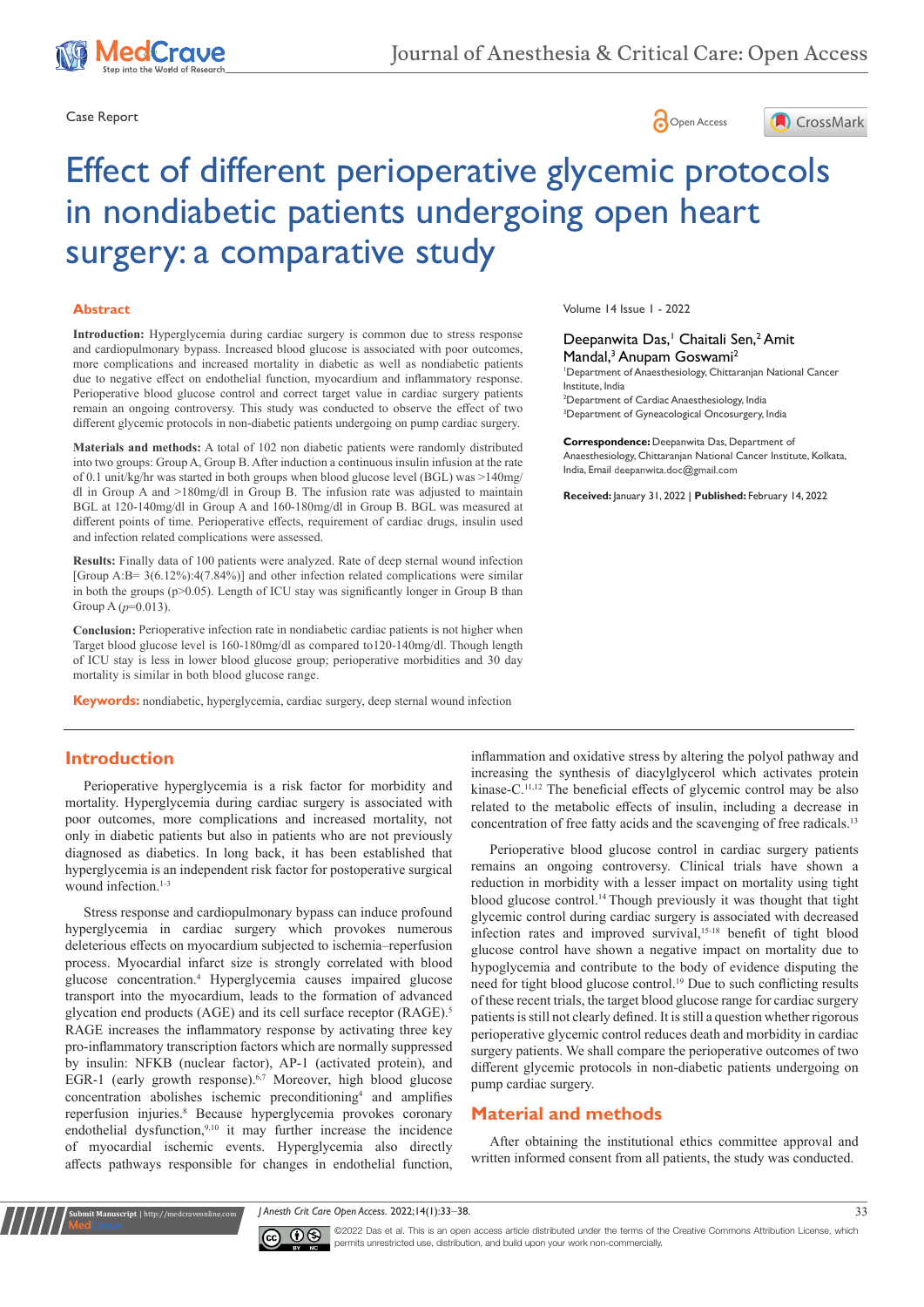#### *Inclusion criteria:*

Non diabetic patient with NYHA functional status < IV of either sex, aged between 25-60 years scheduled for elective open heart surgery under cardiopulmonary bypass were included in this study.

#### *Exclusion criteria:*

Patients with Parsonnet score >10, on chronic steroid therapy, with history of diabetes mellitus, epilepsy, pregnant mother, hematological disease, impired hepatic, renal function and aortic cross clamp time more than 2 h were excluded from the study.

In the preanesthetic check-up, all patients were explained the procedure. All patients were instructed to follow the fasting guideline.

Angiotensin-converting enzyme inhibitor was suspended the day before surgery.

Calcium-channel antagonists and β-adrenergic blockers were continued till the morning of surgery. Patients of both the groups were premedicated with lorazepam 1 mg, ranitidine 150 mg, and metoclopramide 10 mg orally, the night before surgery. Patients were wheeled into operating room and standard ASA monitors (pulse oxymeter, NIBP till the IBP was done, ECG) were attached.

Lactated Ringers' solution was started through an intravenous line with 18 G intravenous (iv) cannula at the anterior aspect of right dorsum or forearm. All patients received piperacillin and tazobactum intravenously (iv) (4.5 gm). Arterial cannulation was established in the left radial artery under local anaesthesia.

Induction of Anaesthesia was done by IV inj of midazolam (0.01 mg/kg), fentanyl (2-3μg/kg) and sleep dose of thiopentone sodium till loss of eyelash reflex. Neuromuscular blockade was achieved by 1 mg/kg of rocuronium to facilitate rapid endotracheal intubation and intraoperative relaxation was maintained with rocuronium.

The lungs were ventilated with nitrous oxide in oxygen (50: 50). End-tidal CO2 was maintained between 35 and 40 mmHg throughout. Anaesthesia was maintained with isoflurane at 0.8 –1.0 minimal alveolar concentration. Pulmonary artery catheterization and central venous cannulation were performed thereafter and surgery was started. All the drugs were repeated as bolus, before incision, before sternotomy and every 30 minutes interval. Baseline ABG and preheparin activated clotting time (ACT) were checked.

In both groups blood glucose level was checked preoperatively and was evaluated after skin incision, after sternotomy, after cross clamp application, after cross clamp release and after return from CBP. Insulin infusion was started if any reading showed more value than the predetermined target blood glucose level. After starting of insulin infusion, blood glucose was checked at 30 minutes interval to maintain the target blood glucose range. ABG was done hourly to check acid base imbalance and electrolytes mainly K+ level and corrected accordingly. Urine output was also monitored.

Patients of Group A received insulin infusion at the rate of 0.1unit/ kg/hr when blood glucose level >140mg/dl and the dose of insulin infusion was adjusted to maintain the blood glucose level 120- 140mg/dl. Group B received insulin infusion at the rate of 0.1unit/ kg/hr while blood glucose level >180mg/dl and the dose of insulin infusion adjusted to maintain the blood glucose level 160-180mg/dl after induction of anaesthesia. All patients received the routine drugs of GA along with vasoactive drugs if required. All the drugs were diluted/ dissolved in normal saline. The CPB circuit was primed with priming fluid Ringers' Injection and sodium bicarbonate, mannitol, and heparin. No dextrose containing fluid was used in the study. If any of the blood glucose value becomes <70 mg/dl, 25% dextrose solution was administered to the patient immediately. If two blood glucose reading >200 mg/dl even after increasing the dose of insulin infusion, it was considered as poor control. If consecutive three blood glucose level comes >200 mg/dl without responding to increasing insulin dose, it was considered as insulin resistance. Those patients were excluded from the study.

Heparin (400 units/kg) was administered before aortic purse string to achieve an ACT of > 480s before commencement of cardiopulmonary bypass. Hematocrit was maintained at 25% during CPB. Mild to moderate hypothermia was initiated. Myocardial protection was achieved by antegrade cold cardioplegia (at 4°C, St. Thomas' solution-based crystalloid-blood cardioplegic solution PLEGIOCARD as 1:4 ratio) after aortic cross clamp and the cardioplagia was repeated every 20 minutes. The cardiac repair or valve replacement was carried out under CPB with mild hypothermia using standard extracorporeal techniques. Nitroglycerine infusion 0.5μg/kg/min, adrenaline 0.05μg/kg/min and dopamine 5μg/kg/min were started at the onset of rewarming as per the institutional protocol. Infusion of milrinone, noradrenaline and amiodarone was also initiated according to the need to maintain mean arterial pressure >70mmHg, pulmonary artery pressure below 30mmHg and normal sinus rhythm. All the patients were rewarmed to 37°C. Serum potassium levels were optimized to 4-4.5 mEq/L throughout surgery.

Ventricular fibrillation (VF) or ventricular tachycardia (VT) was treated with inj Xylocard (1.5mg/kg),  $MgSO<sub>4</sub>$  (2gm), amiodarone (3mg/kg) as appropriate and in cases refractory to medical management internal defibrillation with 20-50 J was administered. Protamine sulphate 1.3 times the heparin dose was given to reverse the effect of heparin and return the activated clotting time to within 20% of the preoperative value.

At the end of surgery, patients were shifted to the intensive care unit (ICU). In the post operative period, blood glucose was evaluated hourly for first 6 hours and then 2 hourly for next 18 hours. The adverse events like cardiac morbidity, new onset arrhythmia, hypoglycaemia, electrolyte imbalance, bleeding, infections, acute renal failure was noted and managed accordingly.

#### **Statistics**

For the purpose of sample size calculation, the frequency of infection in the study group was considered as the primary outcome measure. It was estimated that 49 subjects would be required per group in order to detect a reduction of one third in the frequency of infection assuming that the rate in the control group would be 36% on the basis of earlier study.8 This sample size was provided with 80% power and at 5% probability of type I error. Considering 10% drop out, we had included 110 patients (55 patients in each group) in this study. Statistical Analysis was done using standard statistical software Statistica version 6 [Tulsa, Oklahoma: StatSoft Inc., 2001] and Graph Pad Prism version 5. Haemodynamic parameters and other variables normally distributed values were analysed by Student's unpaired t test. Mann-Whitney U test was used for variables which were not normally distributed. Categorical variables were compared between groups by Fischer's exact test. All analysis was two-tailed and a p-value <0.05 was considered as statistically significant.

#### **Results**

The study was conducted in 102 patients 51 in each group according to a computer generated randomization chart. Two patients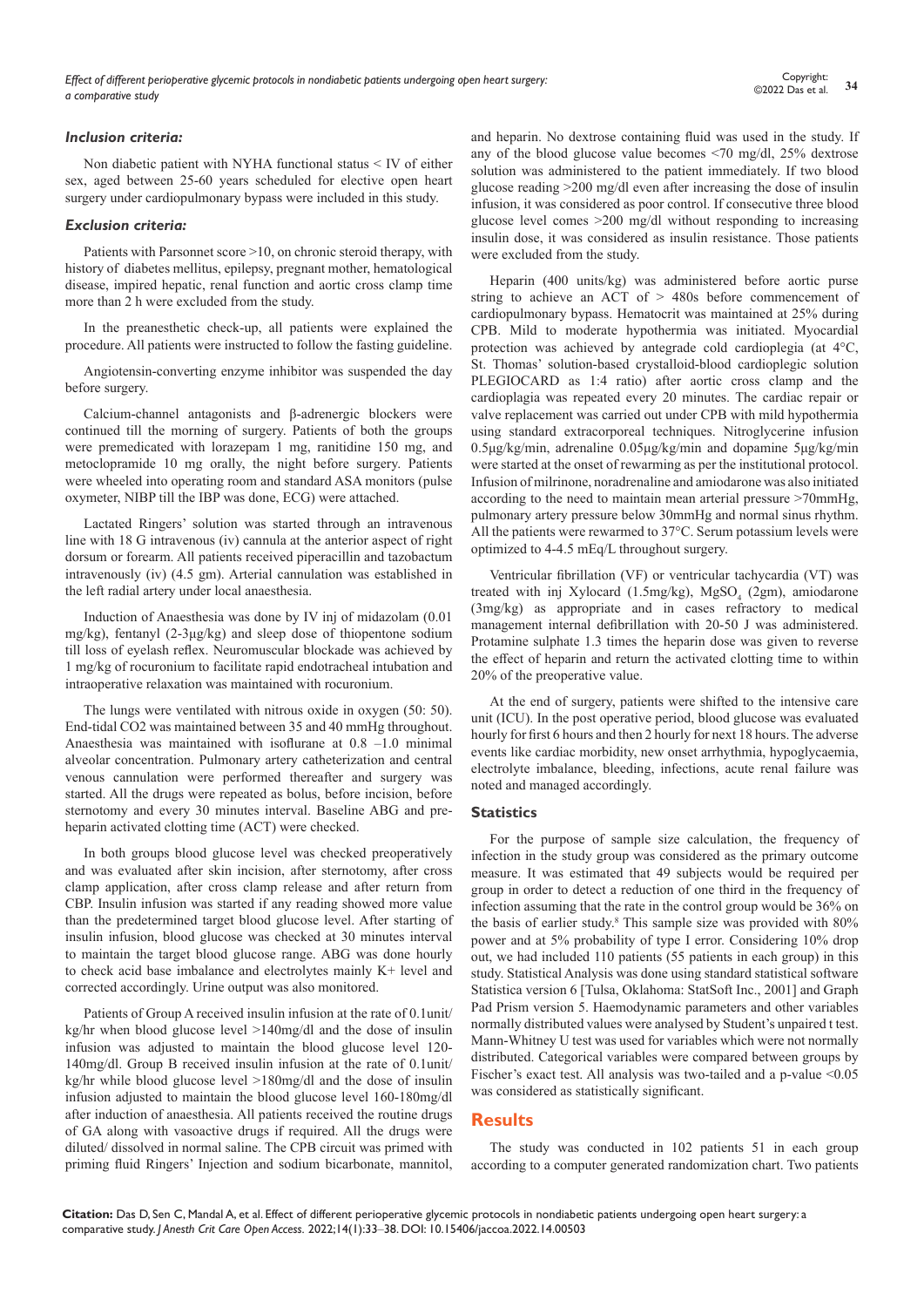in Group A were excluded because of aortic cross clamp time more than 2 hours. So, data of remaining 100 patients were finally analyzed [Group A (n=49), Group B (n=51)].

Postoperative infection rate in terms of deep sternal wound infection, UTI, sepsis, RTI, culture positive ETT tip, arterial catheter, CV catheter, pulmonary artery catheter, urinary catheter and positive sternal wound swab are found to be similar in both the groups (p>0.05) (Table 1). In the intraoperative period blood glucose level was estimated after skin incision, after sternotomy, after CPB on, after Axcl on and off, after weaning of CPB. After skin incision blood glucose level was similar in both the groups ( $p=0.544$ ). However, it was significantly high (p<0.05) in Group B throughout the intraoperative period to maintain the target glucose level as per protocol (Figure 1).

**Table 1** Postoperative infections in between two groups

| <b>Infections</b>                              | Group A $(n=49)$ | Group B $(n=51)$ | $p$ value* |
|------------------------------------------------|------------------|------------------|------------|
| Deep sternal wound infection                   | 3(6.12%)         | 4(7.84%)         | 000.1      |
| UTI                                            | 1(2.04%)         | 2(3.92%)         | 1.000      |
| Sepsis                                         | 2(4.08%)         | 3(5.88%)         | 1.000      |
| <b>RTI</b>                                     | 5(10.20%)        | $5(9.80\%)$      | 1.000      |
| Culture positive ETT tip                       | 2(4.08%)         | $0(0.00\%)$      | 0.238      |
| Culture positive arterial catheter tip         | 1(2.04%)         | 1(1.96%)         | 1.000      |
| Culture positive central venous catheter tip   | 1(2.04%)         | 2(3.92%)         | 1.000      |
| Culture positive pulmonary artery catheter tip | 1(2.04%)         | 1(1.96%)         | 1.000      |
| Culture positive sterna wound swab             | 3(6.12%)         | 4(7.84%)         | 1.000      |
| Culture positive urinary catheter tip          | 1(2.04%)         | 2(3.92%)         | 1.000      |

Values represent numerically and in percentage. \**p*<0.05 is statistically significant. UTI, Urinary tract infection; RTI, Respiratory tract infection; ETT, Endotracheal tube



**Figure I** Perioperative cortisol level.



**Figure 2** Distribution of total dose of dopamine.

**Citation:** Das D, Sen C, Mandal A, et al. Effect of different perioperative glycemic protocols in nondiabetic patients undergoing open heart surgery: a comparative study. *J Anesth Crit Care Open Access.* 2022;14(1):33‒38. DOI: [10.15406/jaccoa.2022.14.00503](https://doi.org/10.15406/jaccoa.2022.14.00503)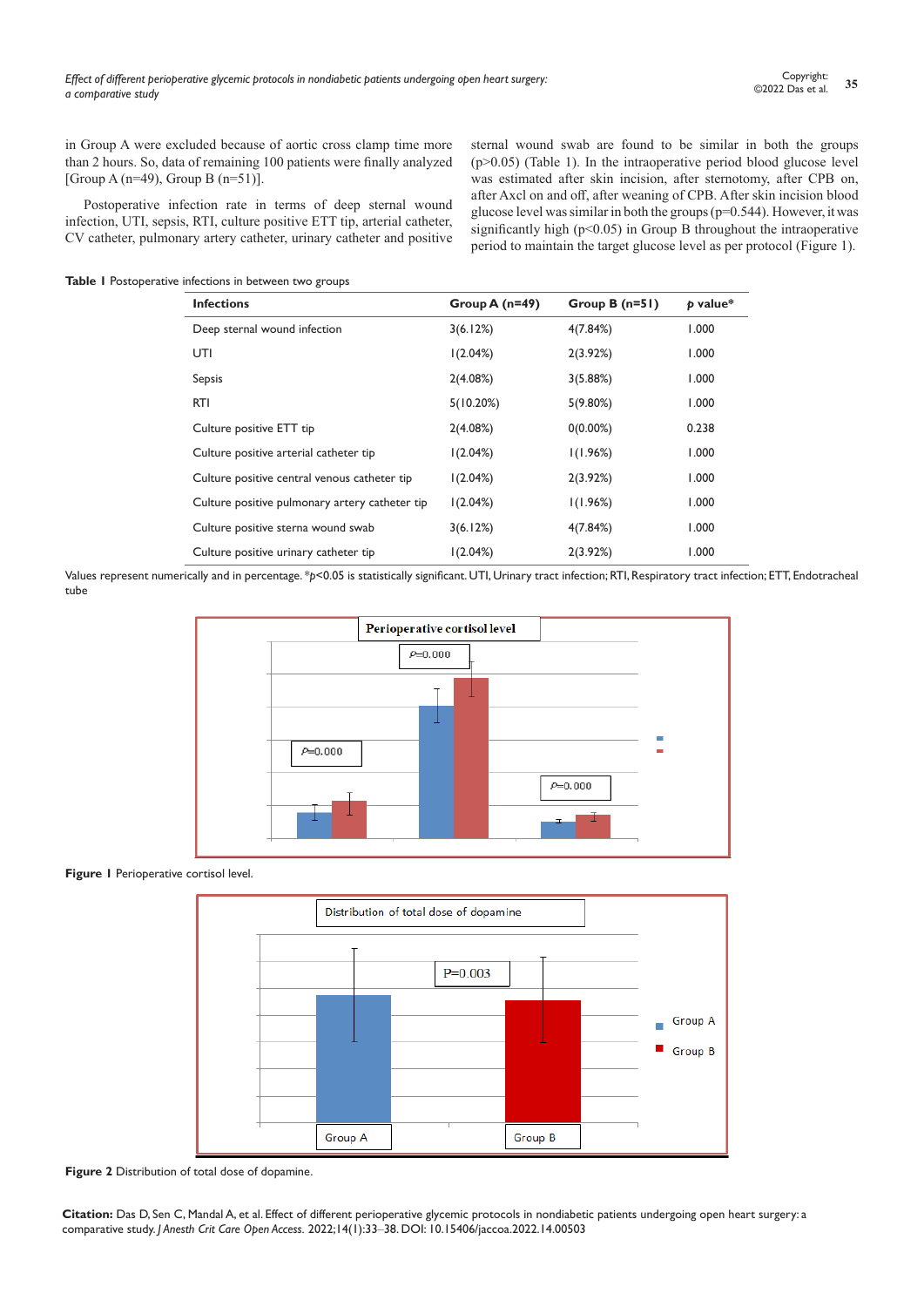*Effect of different perioperative glycemic protocols in nondiabetic patients undergoing open heart surgery: a comparative study*

Total requirement of insulin was significantly high in Group A  $(p=0.000)$  as compared to Group B to maintain predetermined blood glucose level (Table 2). However, the incidence of hypoglycemia was not significant in between the groups. Only 2 patients (4.08%) in Group A and 1 patient (1.96%) in Group B suffered from hypoglycemia in the postoperative period which is neither statistically  $(p=0.614)$  nor clinically significant.

Requirement of dopamine and other cardiac drugs are found to be similar ( $p > 0.05$ ) in both the groups as shown in Table 3.

Length of ICU stay was significantly longer in Group B as compared to Group A  $(p=0.013)$  though duration of surgery and time for extubation were similar in both the groups  $(p>0.05)$  (Table 4). Patient profile (age, weight, height, sex, BSA) was comparable between the groups (Table 5).

#### **Table 2** Requirement of Insulin

| Total requirement of<br>insulin (unit) | Group A $(n=49)$<br>$(Mean \pm SD)$ | Group B $(n=51)$<br>$(Mean \pm SD)$ | b value* | t-value |
|----------------------------------------|-------------------------------------|-------------------------------------|----------|---------|
|                                        | $100.14 \pm 13.46$                  | $83.47 \pm 10.81$                   | 0.000    | 6.844   |

Values represent mean±SD. \**p*<0.05 is statistically significant. SD, Standard deviation

**Table 3** Comparison of cardiac drugs requirement

|                      | Group A $(n=49)$<br>$(Mean \pm SD)$ | Group $B(n=51)$<br>$(Mean \pm SD)$ | b value* | t-value |
|----------------------|-------------------------------------|------------------------------------|----------|---------|
| Total Dopamine (mg)  | $236.69 \pm 86.83$                  | $220.12 + 72.45$                   | 0.302    | 1.04    |
| Total adrenaline(mg) | $2.57 + 2.25$                       | $3.59 + 3.41$                      | 0.082    | 1.758   |
| Total NTG(mg)        | $25.29 \pm 10.50$                   | $79.8 + 14.47$                     | 0.079    | 1.778   |

Values represent mean±SD. \**p*<0.05 is statistically significant. NTG, Nitroglycerin; SD, Standard deviation

**Table 4** Comparison of perioperative events

|                           | Group $A(n=49)$<br>(Rank Sum) | Group $B(n=51)$<br>(Rank sum) | b value* | U        |          |
|---------------------------|-------------------------------|-------------------------------|----------|----------|----------|
| Duration of surgery(hour) | 2456.00                       | 2594.00                       | 0.899    | 1231.00  | $-0.128$ |
| Time for extubation(hour) | 2569.00                       | 2480.00                       | 0.899    | 1154.500 | 0.655    |
| Length of ICU stay (day)  | 2114.500                      | 2935.500                      | 0.013    | 889.5    | $-2482$  |

Values represent in sum. \**p*<0.05 is statistically significant. ICU, Intensive care unit

**Table 5** Patient profile of two groups

|                     | Group A $(n=49)$<br>(Mean $\pm$ SD) | Group B $(n=51)$<br>(Mean $\pm$ SD) | p value* | t-value  |
|---------------------|-------------------------------------|-------------------------------------|----------|----------|
| Age (year)          | $39.51 \pm 8.92$                    | $36.51 \pm 8.82$                    | 0.059    | 1.911    |
| Body weight (Kg)    | $59.10 \pm 7.71$                    | 58.25±7.47                          | 0.578    | 0.558    |
| Sex (Male: Female)# | 77:22                               | 29:22                               | 1.000    |          |
| BSA $(m^2)$         | $1.61 \pm 0.123$                    | $1.61 \pm 0.117$                    | 0.947    | $-0.067$ |
| Height (cm)         | $159.45 \pm 6.46$                   | $161.69 \pm 6.47$                   | 0.087    | $-1.730$ |
|                     |                                     |                                     |          |          |

Values represent mean±SD except sex. \**p*<0.05 is statistically significant. BSA, Body surface area; SD, Standard deviation

#### **Discussion**

Post sternotomy mediastinitis and deep sternal wound infection in cardiac surgery patients increases operative mortality two to threefold due to hyperglycemia.20 Despite recent advances in the prevention of the long-term sequelae of hyperglycemia,<sup>21</sup> the reduction of acute infectious problems related to surgical trauma has been elusive. Perioperative hyperglycemia has been established as an independent risk factor for postoperative surgical wound infection. The surgical stress response and concomitant inflammation augment perioperative blood glucose concentrations.22 "Stress hyperglycemia" is exacerbated by factors specific to cardiopulmonary bypass including heparin administration, hypothermia and administration of glucose-containing

cardioplegic solutions.23-25 Other factors include increased renal absorption of glucose, increased substrate availability in the form of lactate and decreased exogenous insulin activity.26 Perioperative hyperglycemia itself induces inflammation and expression of proinflammatory cytokines.<sup>27</sup>

We have selected continuous insulin infusion (CII) rather than intermittent bolus dose.

CII provides better control of perioperative blood-glucose level in patients than does conventional intermittent injection of insulin. In  $2006$  Li JY and coworkers<sup>28</sup> reported the advantages of continuous infusion as they found that on the 1st and 2nd postoperative days, the mean value for the CII group was significantly lower than that for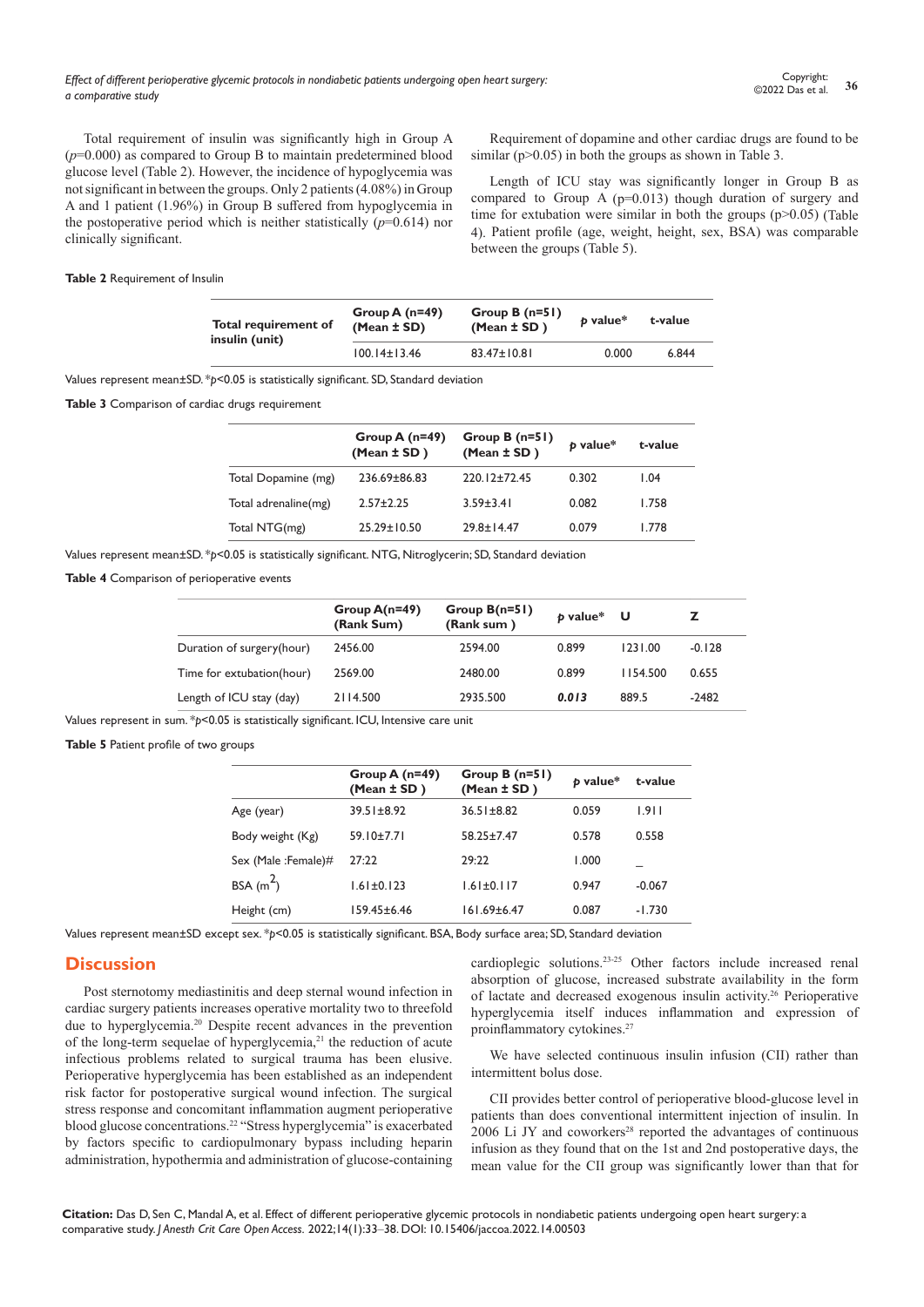the glucometer guided injection of insulin (GGI) group. Use of the strategy of continuous infusion of insulin, in our study translated into faster attainment of adequate glucose control in both the groups.

In our study in Group A the requirement of total insulin was much higher (100.14 $\pm$ 13.46 unit) as compared to Group B (83.47 $\pm$ 10.81 unit)  $(p=0.000)$ . This is because of relatively strict target blood glucose control (120-140mg/dl) in Group A than Group B (160- 180mg/dl). Preoperative creatinine level was measured to rule out renal dysfunction as it is important to identify all patients with abnormal renal function since the risk for hypoglycemia is increased in all these patients.<sup>29-31</sup> Lazar et al.<sup>32</sup> in 2011 stated fewer episodes of hypoglycemia and no major differences in adverse events in diabetic cardiac surgery patients with a blood glucose goal of 120- 180 mg/ dl compared to 90-120 mg/dl. The results of the present study is also consistent with the result of a randomised controlled trial by Desai et al.3356 (2012) who reported that liberal glycemic control (121-180 mg/dl) in coronary artery bypass graft patients was associated with less hypoglycemia and was not inferior compared to strict glycemic control.

In this present study total requirement of cardiac drugs were similar in both groups  $(p>0.05)$ .

In a retrospective review conducted by McAlister and coworkers<sup>34</sup> it has been demonstrated that an increase of 1 mmol/l (or 18 mg/dl) of glucose on the 1st postoperative day was associated with a 17% increase in the risk of adverse outcomes in terms of infection rate. Furnary and colleagues<sup>35</sup> found a significant impact on the risk of postoperative deep sternal wound infection.

Our study reported that there is no added benefit when blood glucose level is maintained in the range of 120-140mg/dl as compared to conventional blood glucose level (160-180mg/dl). In this study the difference in incidence of other infections like UTI (p=1.000), RTI ( $p=1.000$ ), other catheter site infections ( $p>0.05$ ), sepsis ( $p=1.000$ ) were not found to be significant in two glycemic groups.

Perioperative electrolytes are comparable in between groups and the incidence of perioperative arrhythmias in terms of atrial fibrillation, ventricular tachycardia, ectopic beats were also similar in patients of Group A and Group B [VT ( $p=0.264$ ), AF ( $p=0.438$ ), Ectopic beats ( $p=0.715$ )]. Postoperative electrolytes Na+ ( $p=0.434$ ), K+ ( $p=0.371$ ), Ca++ ( $p=0.803$ ) were similar in both the groups.

This study shows that two different glycemic protocol has no added advantage over other on time for extubation (p=0.899) and 30 days mortality (p=1.000) after open heart surgery. However the ICU stay was significantly less in Group A (p=0.013) as found previously in many studies.

# **Limitations of our study**

One of the most important limitations of our study is that we could not measure the plasma concentration of insulin. Thereby patients may suffer from hyperinsulinemic normoglycemia which has adverse effect on neurocognitive function and can cause perioperative delirium. If measured, it might have also corrected the possibility of inter-individual variability. We could not achieve a continuous monitoring of blood glucose level in the perioperative period; rather we have measured glucose level only in certain points of time. Thereby we do not know whether the smooth targeted blood glucose levels in two groups were maintained or not as we are totally unaware of peaks and troughs of blood glucose levels if any, in perioperative period. If measured, it would also help to comment on infection rates between

the groups perfectly. We could not measure other stress factors which might have influence on blood glucose level.

# **Conclusion**

Perioperative infection rate along with perioperative morbidities and 30 day mortality in non diabetic patients undergoing open heart surgery under cardiopulmonary bypass with targeted blood glucose level 120-140mg/dl is same with target level 160-180mg/dl though requirement of total dose of dopamine and length of ICU stay and cortisol level were less in those patients with target blood glucose level of 120-140mg/dl.

## **References**

- 1. Gadaleta D, Risucci DA, Nelson RL, et al. Effects of morbid obesity and diabetes mellitus on risk of coronary artery bypass grafting. *American*  Journal of Cardiology. 1992;70:1613-1614.
- 2. Grossi EA, Esposito R, Harris LJ, et al. Sternal wound [infections](https://www.sciencedirect.com/science/article/pii/S002252231936516X) and use of [internal mammary](https://www.sciencedirect.com/science/article/pii/S002252231936516X) artery grafts. *Journal of Thoracic & Cardiovascular Surgery.* [1991;102\(3\):342](https://www.sciencedirect.com/science/article/pii/S002252231936516X)‒346.
- 3. Lilienfeld DE, [Vlahov D,](https://www.sciencedirect.com/science/article/abs/pii/019665538890003X) Tenney JH. Obesity and diabetes as risk factors [for postoperative](https://www.sciencedirect.com/science/article/abs/pii/019665538890003X) wound infections after cardiac surgery. *American Journal [of Infection Control.](https://www.sciencedirect.com/science/article/abs/pii/019665538890003X)* 1988;16(1):3‒6.
- 4. Kersten JR, Toller WG, Gross ER. Diabetes abolishes [ischemic](https://journals.physiology.org/doi/pdf/10.1152/ajpheart.2000.278.4.H1218)  [preconditioning:](https://journals.physiology.org/doi/pdf/10.1152/ajpheart.2000.278.4.H1218) Role of glucose, insulin and osmolality. *Am J Physiol.* [2000;278:1218–1224.](https://journals.physiology.org/doi/pdf/10.1152/ajpheart.2000.278.4.H1218)
- 5. AM Schmidt, SD Yan, J L [Wautier. Activation of](https://pubmed.ncbi.nlm.nih.gov/10082470/) receptor for advanced glycation end products: a [mechanism for](https://pubmed.ncbi.nlm.nih.gov/10082470/) chronic vascular [dysfunction in diabetic](https://pubmed.ncbi.nlm.nih.gov/10082470/) vasculopathy and atherosclerosis. *Circulation Research.* [1999;84\(5\):489–497.](https://pubmed.ncbi.nlm.nih.gov/10082470/)
- 6. [H Vlassara. Recent progress in advanced glycation end products](https://diabetesjournals.org/diabetes/article/46/Supplement_2/S19/9679/Recent-Progress-in-Advanced-Glycation-End-Products)  [and diabetic complications.](https://diabetesjournals.org/diabetes/article/46/Supplement_2/S19/9679/Recent-Progress-in-Advanced-Glycation-End-Products) *Diabetes.* 1997;46: S19–S25.
- 7. P Dandena, A Algada, P Mohauty, et al. Insulin inhibits intranuclear nuclear factor kappa B and simulates 1 kappa B in mononuclear cells in obese subjects: evidence for anti-inflammatory effect. The Journal of *Clinical Endocrinology and Metabolism.* 2001;86:3257–3265.
- 8. Verma S, Maitland A, Weisel RD, et al. [Hyperglycemia e](https://pubmed.ncbi.nlm.nih.gov/12063458/)xaggerates ischemia-reperfusion-induced [cardiomyocyte in](https://pubmed.ncbi.nlm.nih.gov/12063458/)jury: Reversal with endothelin antagonism. *J Thorac Cardiovasc Surg.* 20[02;123\(6\):1120–](https://pubmed.ncbi.nlm.nih.gov/12063458/) [1124.](https://pubmed.ncbi.nlm.nih.gov/12063458/)
- 9. Koltai MZ, Hadhazy P, Posa I, et al. Characteristics of coronary endothelial dysfunction in experimental diabetes. *Cardiovasc Res.* 1997;34:157– 163.
- 10. Gross ER, LaDisa J[F, Weihrauch D, et al.](https://journals.physiology.org/doi/full/10.1152/ajpheart.01013.2002) Reactive oxygen species modulate coronary wall shear [stress and endothelial function](https://journals.physiology.org/doi/full/10.1152/ajpheart.01013.2002) during [hyperglycemia.](https://journals.physiology.org/doi/full/10.1152/ajpheart.01013.2002) *Am J Physiol.* 2003; 284:1552–1559.
- 11. B Guerci, P B"ohme, A Kearney-Schwartz, et al. Endothelial dysfunction and type 2 [diabetes. Part](https://europepmc.org/article/MED/11547217) 2: altered endothelial function and the effects [of treatments in type 2 diabetes mellitus.](https://europepmc.org/article/MED/11547217) *Diabetes and [Metabolism.](https://europepmc.org/article/MED/11547217)* 2001;27:436–447.
- 12. JY Park, N [Takahara, A Gabriele, et al. Induction of](https://pubmed.ncbi.nlm.nih.gov/10909984/) endothelin-1 ex[pression by glucose](https://pubmed.ncbi.nlm.nih.gov/10909984/) an effect of protein kinase C activation. *Diabetes.* [2000;49\(7\):1239](https://pubmed.ncbi.nlm.nih.gov/10909984/)–1248.
- 13. Hess ML, Okabe E, Poland J[. Glucose, insulin, potassium](https://pubmed.ncbi.nlm.nih.gov/6186857/) protection during the course of hypothermic global ischemia and [reperfusion: A](https://pubmed.ncbi.nlm.nih.gov/6186857/) new proposed mechanism by the scavenging of free radicals. *J [Cardiovasc](https://pubmed.ncbi.nlm.nih.gov/6186857/) [Pharmacol.](https://pubmed.ncbi.nlm.nih.gov/6186857/)* 1983;5(1):35–43.
- 14. Van den Berghe G, Wilmer A, Hermans G, et al. [Intensive](https://pubmed.ncbi.nlm.nih.gov/16452557/) insulin therapy in the medical ICU. *N Engl J Med.* [2006;354\(5\):449](https://pubmed.ncbi.nlm.nih.gov/16452557/)-461.